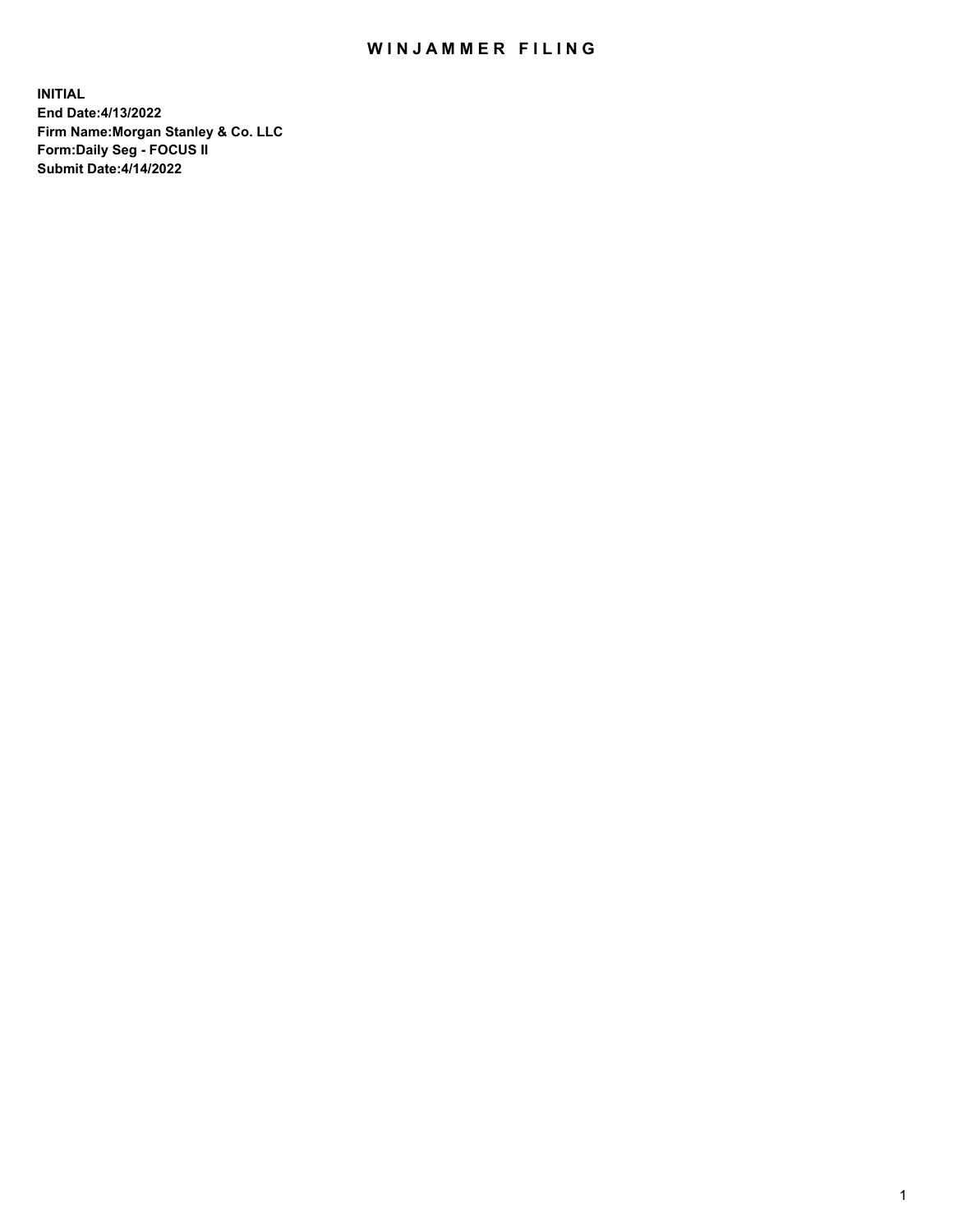**INITIAL End Date:4/13/2022 Firm Name:Morgan Stanley & Co. LLC Form:Daily Seg - FOCUS II Submit Date:4/14/2022 Daily Segregation - Cover Page**

| Name of Company                                                                                                                                                                                                                                                                                                                | <b>Morgan Stanley &amp; Co. LLC</b>                    |
|--------------------------------------------------------------------------------------------------------------------------------------------------------------------------------------------------------------------------------------------------------------------------------------------------------------------------------|--------------------------------------------------------|
| <b>Contact Name</b>                                                                                                                                                                                                                                                                                                            | <b>Ikram Shah</b>                                      |
| <b>Contact Phone Number</b>                                                                                                                                                                                                                                                                                                    | 212-276-0963                                           |
| <b>Contact Email Address</b>                                                                                                                                                                                                                                                                                                   | Ikram.shah@morganstanley.com                           |
| FCM's Customer Segregated Funds Residual Interest Target (choose one):<br>a. Minimum dollar amount: : or<br>b. Minimum percentage of customer segregated funds required:%; or<br>c. Dollar amount range between: and; or<br>d. Percentage range of customer segregated funds required between:% and%.                          | 235,000,000<br><u>0</u><br><u>00</u><br><u>00</u>      |
| FCM's Customer Secured Amount Funds Residual Interest Target (choose one):<br>a. Minimum dollar amount: ; or<br>b. Minimum percentage of customer secured funds required:%; or<br>c. Dollar amount range between: and; or<br>d. Percentage range of customer secured funds required between:% and%.                            | 140,000,000<br><u>0</u><br><u>00</u><br>0 <sub>0</sub> |
| FCM's Cleared Swaps Customer Collateral Residual Interest Target (choose one):<br>a. Minimum dollar amount: ; or<br>b. Minimum percentage of cleared swaps customer collateral required:% ; or<br>c. Dollar amount range between: and; or<br>d. Percentage range of cleared swaps customer collateral required between:% and%. | 92,000,000<br><u>0</u><br><u>00</u><br>00              |

Attach supporting documents CH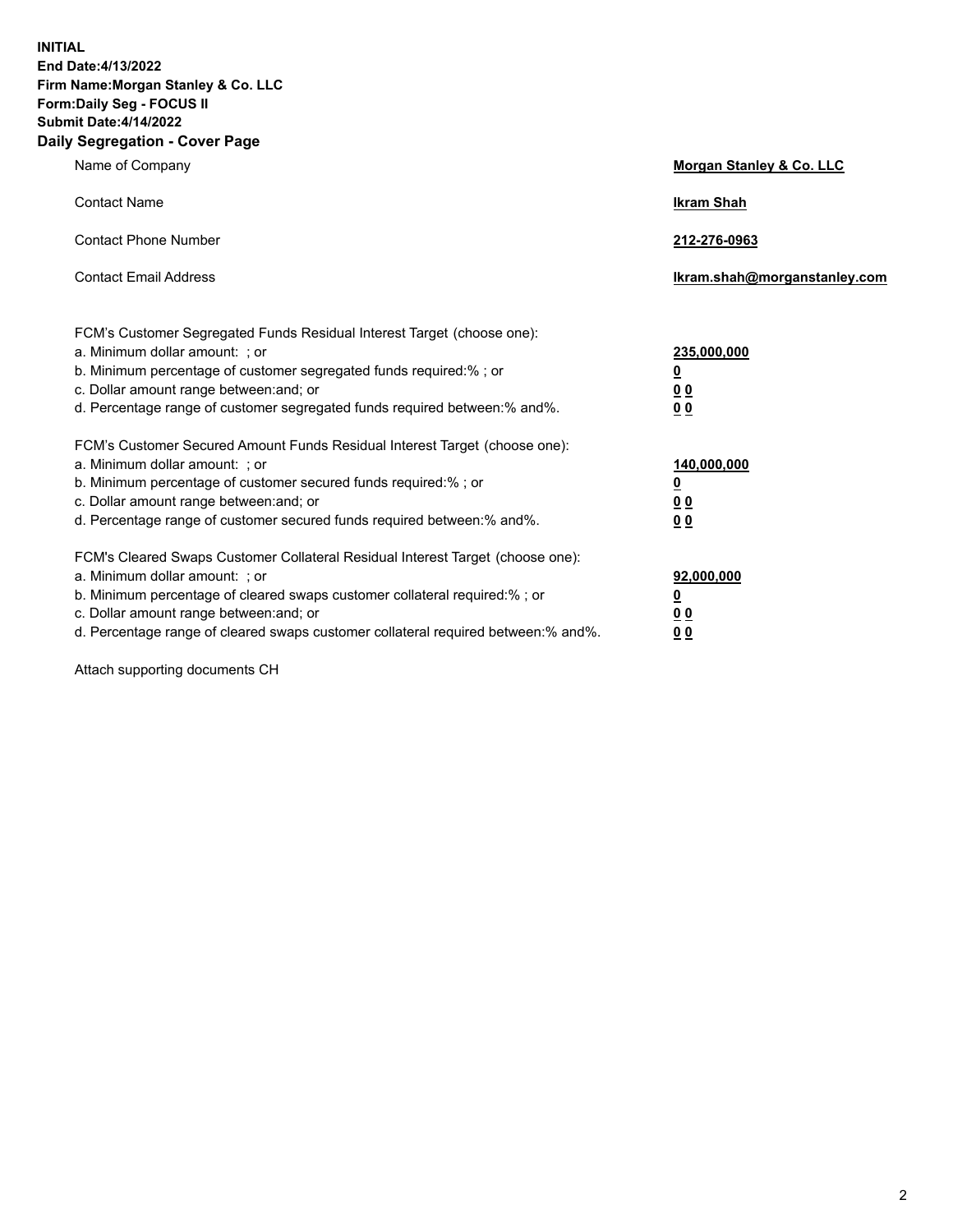## **INITIAL End Date:4/13/2022 Firm Name:Morgan Stanley & Co. LLC Form:Daily Seg - FOCUS II Submit Date:4/14/2022 Daily Segregation - Secured Amounts** Foreign Futures and Foreign Options Secured Amounts

Amount required to be set aside pursuant to law, rule or regulation of a foreign government or a rule of a self-regulatory organization authorized thereunder

- 1. Net ledger balance Foreign Futures and Foreign Option Trading All Customers A. Cash **4,928,166,486** [7315]
	- B. Securities (at market) **2,355,985,522** [7317]
- 2. Net unrealized profit (loss) in open futures contracts traded on a foreign board of trade **2,256,475,449** [7325]
- 3. Exchange traded options
	- a. Market value of open option contracts purchased on a foreign board of trade **47,353,239** [7335]
	- b. Market value of open contracts granted (sold) on a foreign board of trade **-29,161,696** [7337]
- 4. Net equity (deficit) (add lines 1. 2. and 3.) **9,558,819,000** [7345]
- 5. Account liquidating to a deficit and account with a debit balances gross amount **36,093,132** [7351] Less: amount offset by customer owned securities **-33,478,345** [7352] **2,614,787**
- 6. Amount required to be set aside as the secured amount Net Liquidating Equity Method (add lines 4 and 5)
- 7. Greater of amount required to be set aside pursuant to foreign jurisdiction (above) or line 6.

## FUNDS DEPOSITED IN SEPARATE REGULATION 30.7 ACCOUNTS

- 1. Cash in banks
	- A. Banks located in the United States **405,954,600** [7500]
	- B. Other banks qualified under Regulation 30.7 **280,363,594** [7520] **686,318,194**
- 2. Securities
	- A. In safekeeping with banks located in the United States **1,162,400,368** [7540]
	- B. In safekeeping with other banks qualified under Regulation 30.7 **80,678,449** [7560] **1,243,078,817**
- 3. Equities with registered futures commission merchants
	-
	- B. Securities **0** [7590]
	- C. Unrealized gain (loss) on open futures contracts **8,860,997** [7600]
	- D. Value of long option contracts **0** [7610]
	- E. Value of short option contracts **0** [7615] **38,887,285** [7620]
- 4. Amounts held by clearing organizations of foreign boards of trade
	-
	- B. Securities **0** [7650]
	- C. Amount due to (from) clearing organization daily variation **0** [7660]
	- D. Value of long option contracts **0** [7670]
	- E. Value of short option contracts **0** [7675] **0** [7680]
- 5. Amounts held by members of foreign boards of trade
	-
	-
	- C. Unrealized gain (loss) on open futures contracts **2,247,614,452** [7720]
	- D. Value of long option contracts **47,353,239** [7730]
	- E. Value of short option contracts **-29,161,696** [7735] **7,808,837,863**
- 6. Amounts with other depositories designated by a foreign board of trade **0** [7760]
- 7. Segregated funds on hand **0** [7765]
- 8. Total funds in separate section 30.7 accounts **9,777,122,159** [7770]
- 9. Excess (deficiency) Set Aside for Secured Amount (subtract line 7 Secured Statement Page 1 from Line 8)
- 10. Management Target Amount for Excess funds in separate section 30.7 accounts **140,000,000** [7780]
- 11. Excess (deficiency) funds in separate 30.7 accounts over (under) Management Target **75,688,372** [7785]

|  | v. |
|--|----|
|--|----|

[7354] **9,561,433,787** [7355]

**9,561,433,787** [7360]

[7530]

[7570]

A. Cash **30,026,288** [7580]

A. Cash **0** [7640]

 A. Cash **4,430,125,162** [7700] B. Securities **1,112,906,706** [7710] [7740] **215,688,372** [7380]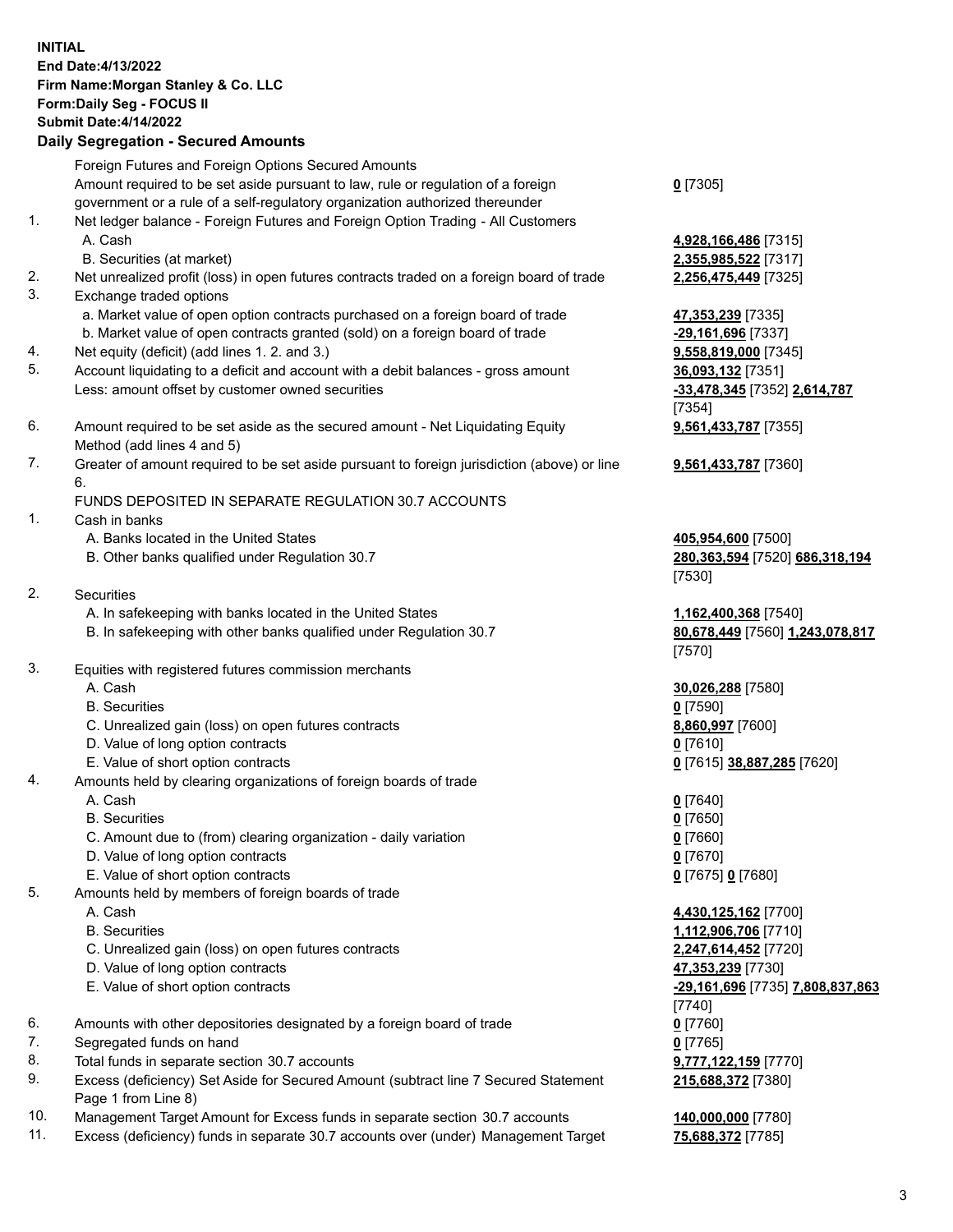**INITIAL End Date:4/13/2022 Firm Name:Morgan Stanley & Co. LLC Form:Daily Seg - FOCUS II Submit Date:4/14/2022 Daily Segregation - Segregation Statement** SEGREGATION REQUIREMENTS(Section 4d(2) of the CEAct) 1. Net ledger balance A. Cash **18,789,737,831** [7010] B. Securities (at market) **8,790,126,064** [7020] 2. Net unrealized profit (loss) in open futures contracts traded on a contract market **1,008,279,630** [7030] 3. Exchange traded options A. Add market value of open option contracts purchased on a contract market **2,987,344,417** [7032] B. Deduct market value of open option contracts granted (sold) on a contract market **-1,969,882,517** [7033] 4. Net equity (deficit) (add lines 1, 2 and 3) **29,605,605,425** [7040] 5. Accounts liquidating to a deficit and accounts with debit balances - gross amount **740,919,872** [7045] Less: amount offset by customer securities **-739,489,294** [7047] **1,430,578** [7050] 6. Amount required to be segregated (add lines 4 and 5) **29,607,036,003** [7060] FUNDS IN SEGREGATED ACCOUNTS 7. Deposited in segregated funds bank accounts A. Cash **4,218,818,913** [7070] B. Securities representing investments of customers' funds (at market) **0** [7080] C. Securities held for particular customers or option customers in lieu of cash (at market) **3,343,342,191** [7090] 8. Margins on deposit with derivatives clearing organizations of contract markets A. Cash **15,562,403,269** [7100] B. Securities representing investments of customers' funds (at market) **0** [7110] C. Securities held for particular customers or option customers in lieu of cash (at market) **5,280,357,082** [7120] 9. Net settlement from (to) derivatives clearing organizations of contract markets **387,313,195** [7130] 10. Exchange traded options A. Value of open long option contracts **2,987,344,417** [7132] B. Value of open short option contracts **-1,969,882,517** [7133] 11. Net equities with other FCMs A. Net liquidating equity **21,234,200** [7140] B. Securities representing investments of customers' funds (at market) **0** [7160] C. Securities held for particular customers or option customers in lieu of cash (at market) **0** [7170] 12. Segregated funds on hand **166,426,791** [7150] 13. Total amount in segregation (add lines 7 through 12) **29,997,357,541** [7180] 14. Excess (deficiency) funds in segregation (subtract line 6 from line 13) **390,321,538** [7190] 15. Management Target Amount for Excess funds in segregation **235,000,000** [7194]

16. Excess (deficiency) funds in segregation over (under) Management Target Amount Excess

**155,321,538** [7198]